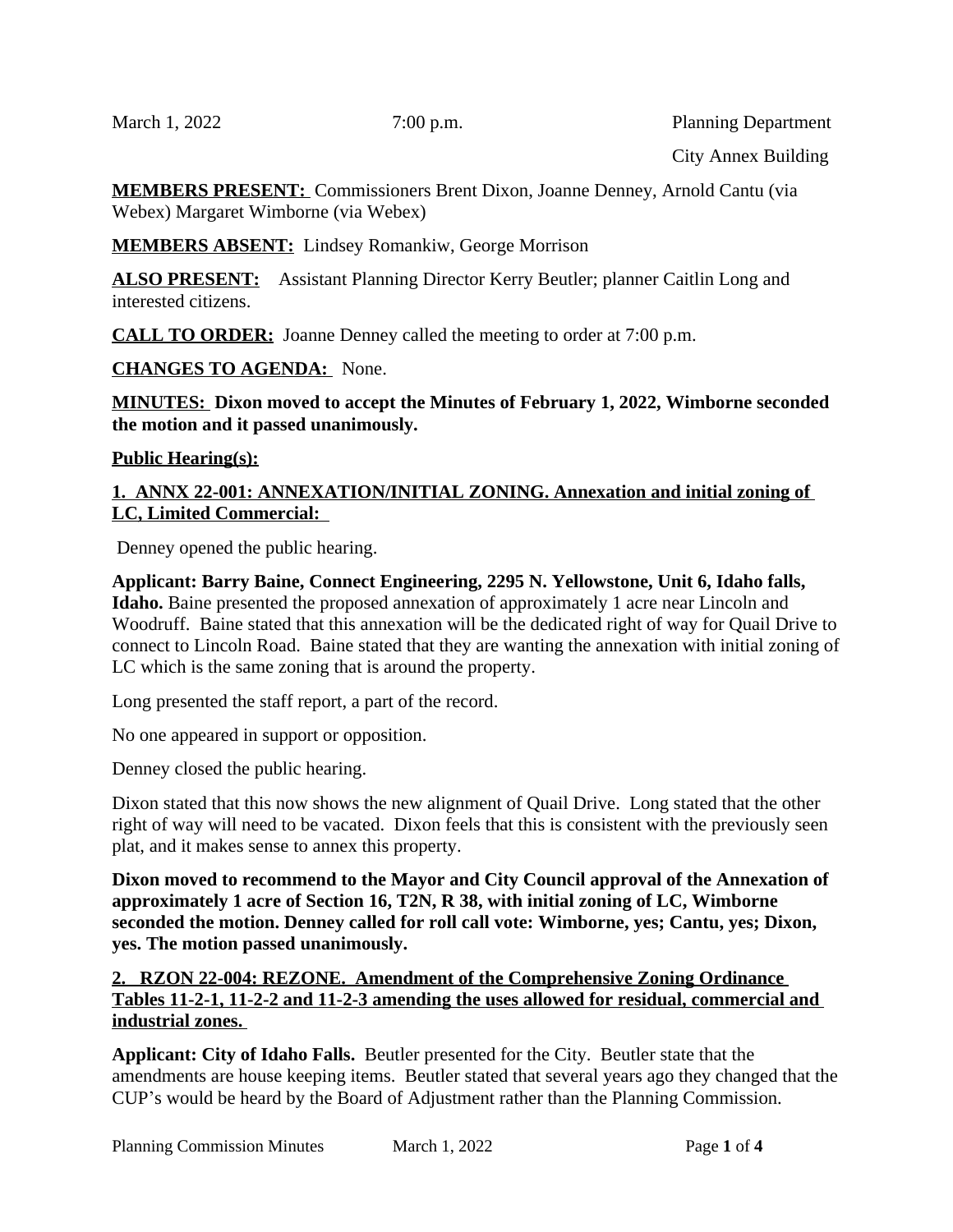Beutler stated that the change was made in the administration section of the code but neglected to make the change to the land use tables, so they are now striking out planning commission and adding board of adjustment. Beutler explained that an asterisk in the land use table shows that there are additional development standards that are specific to that land use type. Beutler stated that as amendments have been made occasionally, they failed to eliminate or add asterisks. Beutler stated that Animal Care Clinic would need an asterisk added, and Park and Recreation Facility would need the asterisk removed. Beutler stated that they will add PUDs would be a conditional use in TN Zone, just like they are allowed as a conditional use in every other residential neighborhood. Beutler stated they are proposing a change in the RMH column of the table for a Recreational Vehicle Park that was listed as a conditional use in RMH, and they are proposing that be changed to a permitted use, which is in sync with the proposed amendments made last month with regard to the RMH zone. Beutler stated that in the Industrial table they are striking out Vehicle and Equipment Sales because it is a duplicate from Equipment Sales, and they are trying to make sure that the uses listed in the use table match with the definitions in the definition section.

Beutler presented the staff report, a part of the record.

Dixon asked about the definition of residential mobile and manufactured home zone doesn't make sense, as it states that a manufactured and mobile home subdivision, mobile home park or travel trailer park are special facilities specifically designed to accommodate mobile or recreational vehicles. Dixon doesn't understand how a manufactured home fits in that description as a manufactured home is not a mobile vehicle. Dixon feels the definition is too restrictive. Beutler agreed to look into that purpose statement.

Dixon asked about changing the conditional use permit from Planning Commission to Board of Adjustments. Dixon asked if the planning commission would no longer do any conditional use permits. Beutler clarified that the Code is currently written that no CUP's come to the planning commission, and they go directly to the Board of Adjustment. Beutler added that the only CUP that the Planning Commission gets to hear is for a PUD. Dixon stated that PUD is C3 which is to go to City Council. Beutler clarified what Dixon asked and stated that it would come to the Planning Commission first then on to City Council. Dixon wants them to look through the items that are C2 and see if it makes sense for them all to go to the Board of Adjustment or if some of then need to go to Planning Commission and then on to City Council, and Dixon is particularly concerned with a hospital, as it is a big deal and has a large campus with road access. Beutler agreed to look at the conditional uses and see where they might line up. Dixon also suggested a day care center in R1. Dixon stated that he is thinking of things that the pubic is really interested in. Beutler confirmed that the Board of Adjustment has public hearings and the reason the change was made in 2019 was because the Planning Commission's workload is full of land use applications, it was an effort to make the Planning Commission load lighter. Dixon feels that some of the uses would involve things that the Board of Adjustment usually doesn't get into like traffic loads. Dixon suggested they review religious facilities as those can be large. Beutler agreed to look into the Conditional uses.

Dixon stated that on the second page of the staff notes has mobile home park listed as C2 and asked if that should be struck and it be a permitted use. Beutler agreed that it should be a permitted use.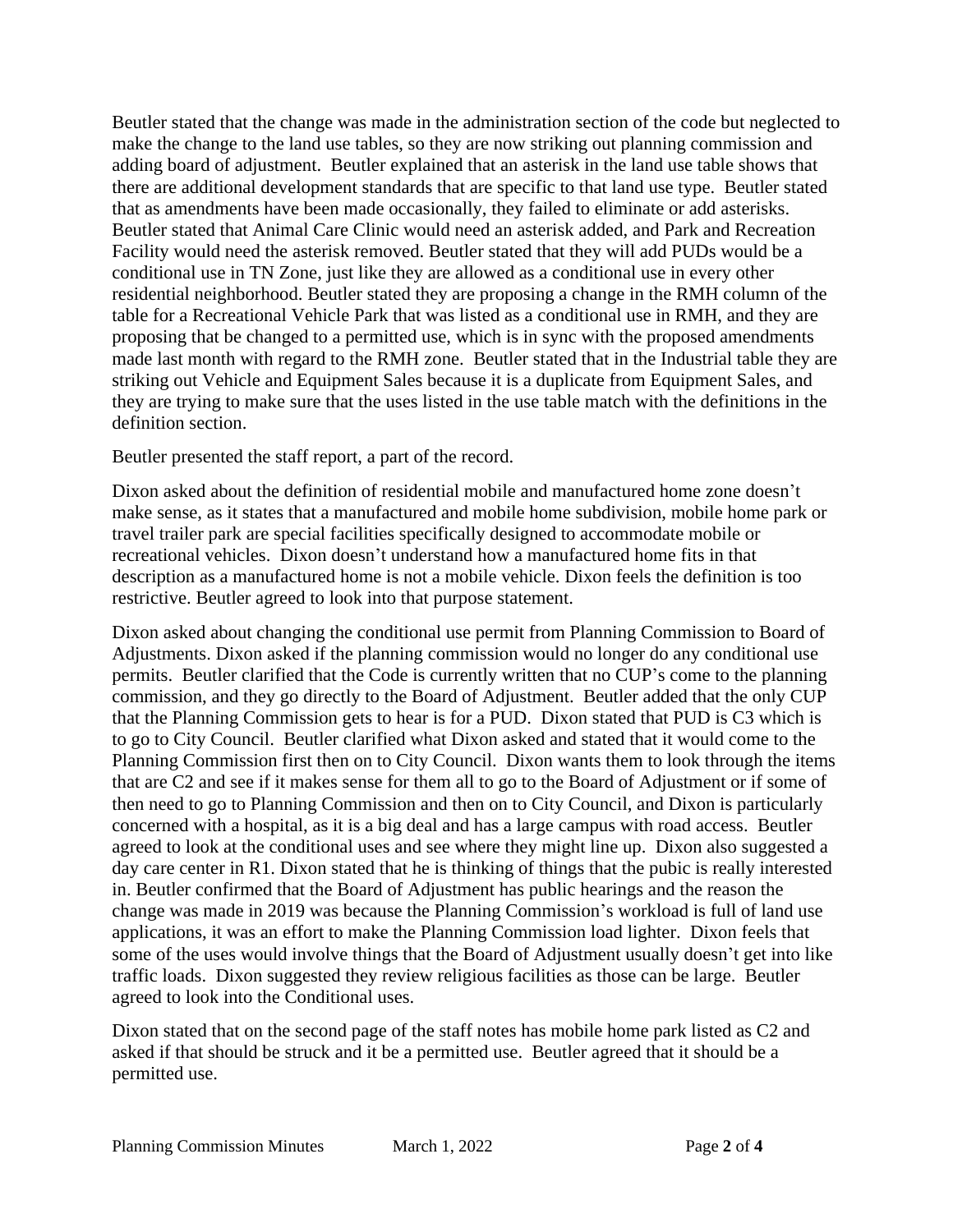Dixon asked what constitutes a public service facility. Beutler stated that public service facility is for public utility or infrastructure, and includes power plant, sub stations, water treatment plants, pumping stations, transmission, sewage disposal, recycling centers, storage yards, well houses, etc. Beutler stated that it is property owned by a public entity. Dixon stated that some of those are pretty large and more of a regional thing like sewage treatment facility and that could have an impact over a large area and asked if that is appropriate for the Board of Adjustments, or not. Dixon acknowledged that they shouldn't be subdivided, but it seems that some are different levels of impact.

Dixon asked the difference of Accessory use (which asterisks is proposed to be removed) and Accessory use, Fuel station and Accessory use storage yard. Beutler stated that an accessory use by definition is a use that is allowed in that use but is secondary to the primary use.

Dixon asked how the Commission would proceed if the staff is going to review some of the things. Beutler indicated that staff's recommendation is to proceed with the amendments that have been outlined and looking at the conditional uses is a bigger project. Beutler stated that they shouldn't hold up these changes. Beutler will look into the conditional uses and make changes if they make sense, and if the definition of RMH make sense to change they can look at that as well, and they will bring those back as separate amendments at another hearing.

Wimborne asked if since the change in 2019 has the Board of Adjustments handled a lot of CUPs and are they handling them well and risen to the task or are there concerns. Beutler stated that just like the planning commission, they do regular training with the Board of Adjustment and make sure they have active people that are able to make decisions. Beutler stated that most recently they heard the Conditional Use Permit for the placement of the water tower in Capital Park, which was a very visual, lots of people in the room meeting. Beutler added that they are used to having public meetings and not everyone is always happy with them. Beutler stated that they have no issue with sending CUPs to Board of Adjustment. Wimborne knew that the change was made years ago and there have been things that came through, so she wanted to get a sense of what they have been doing and it sounds like they have been handling some big and controversial projects and are up to the task. Beutler stated that they have 4-6 meetings a year and they have managed the bigger projects well.

Kirkham stated that the Board of Adjustment also handles license denials, and they are not strangers to controversial meetings or pressure. Beutler agreed and stated that they are set up to be the appeal board for a lot of other things in the City.

Dixon stated that given that information, he would still like staff to look into hospitals as they are large campuses, with access points, etc. Dixon asked if they should also elevate those items to the Mayor and City Council as well. Beutler agreed to look around the State and see how other places treat hospitals. Beutler will need to do research and see how they should be handled. Dixon asked if they could propose a change that is not advertised, such as the correction on mobile home park 11-2-1. Beutler stated they can make that recommendation as the advertisement was to modify the tables, and as long as the change is to the tables it can be included in the recommendation. Kirkham agreed.

No one appeared in support or opposition.

Denney closed the public hearing.